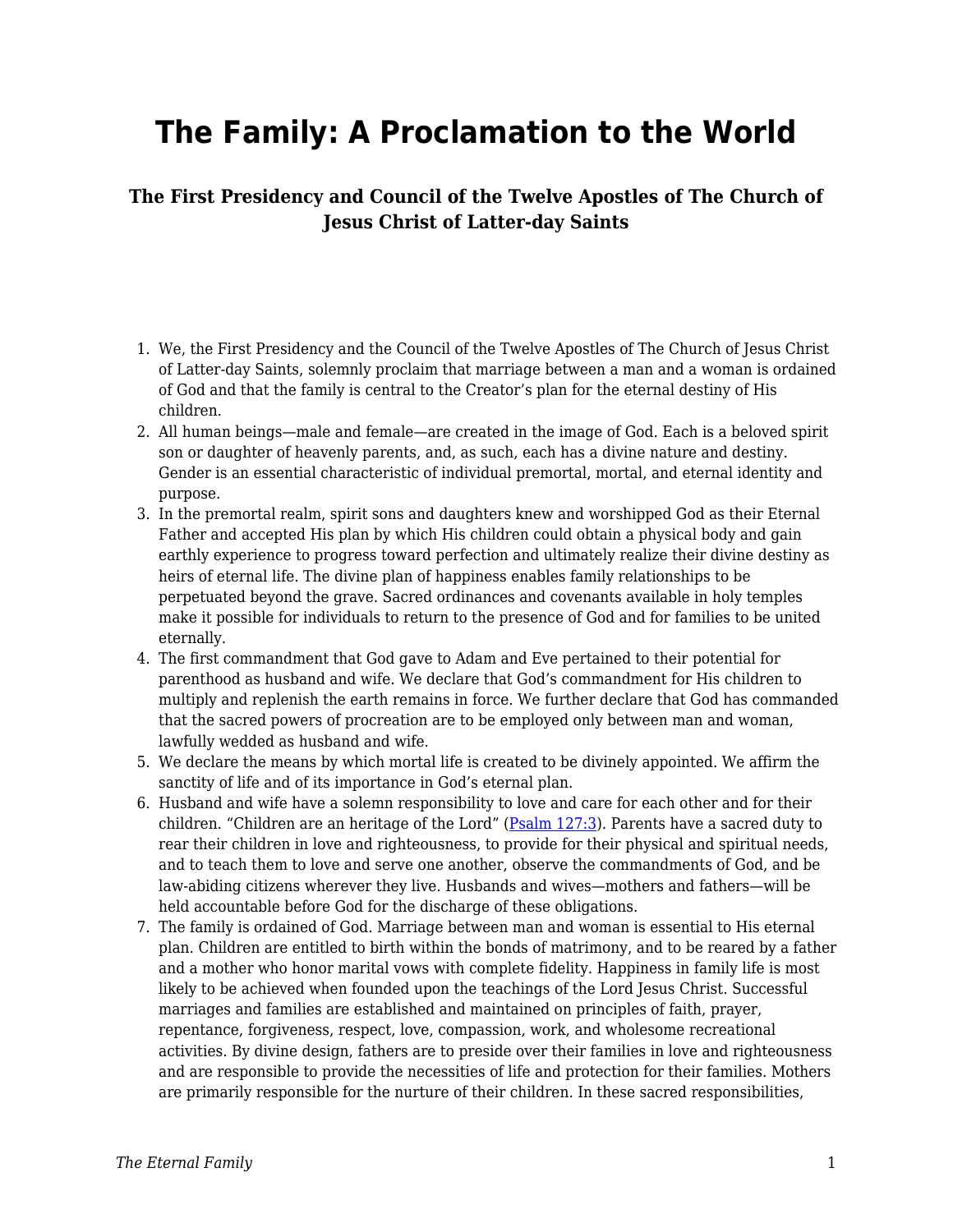fathers and mothers are obligated to help one another as equal partners. Disability, death, or other circumstances may necessitate individual adaptation. Extended families should lend support when needed.

- 8. We warn that individuals who violate covenants of chastity, who abuse spouse or offspring, or who fail to fulfill family responsibilities will one day stand accountable before God. Further, we warn that the disintegration of the family will bring upon individuals, communities, and nations the calamities foretold by ancient and modern prophets.
- 9. We call upon responsible citizens and officers of government everywhere to promote those measures designed to maintain and strengthen the family as the fundamental unit of society.

This proclamation was read by President Gordon B. Hinckley as part of his message at the General Relief Society Meeting held September 23, 1995, in Salt Lake City, Utah.